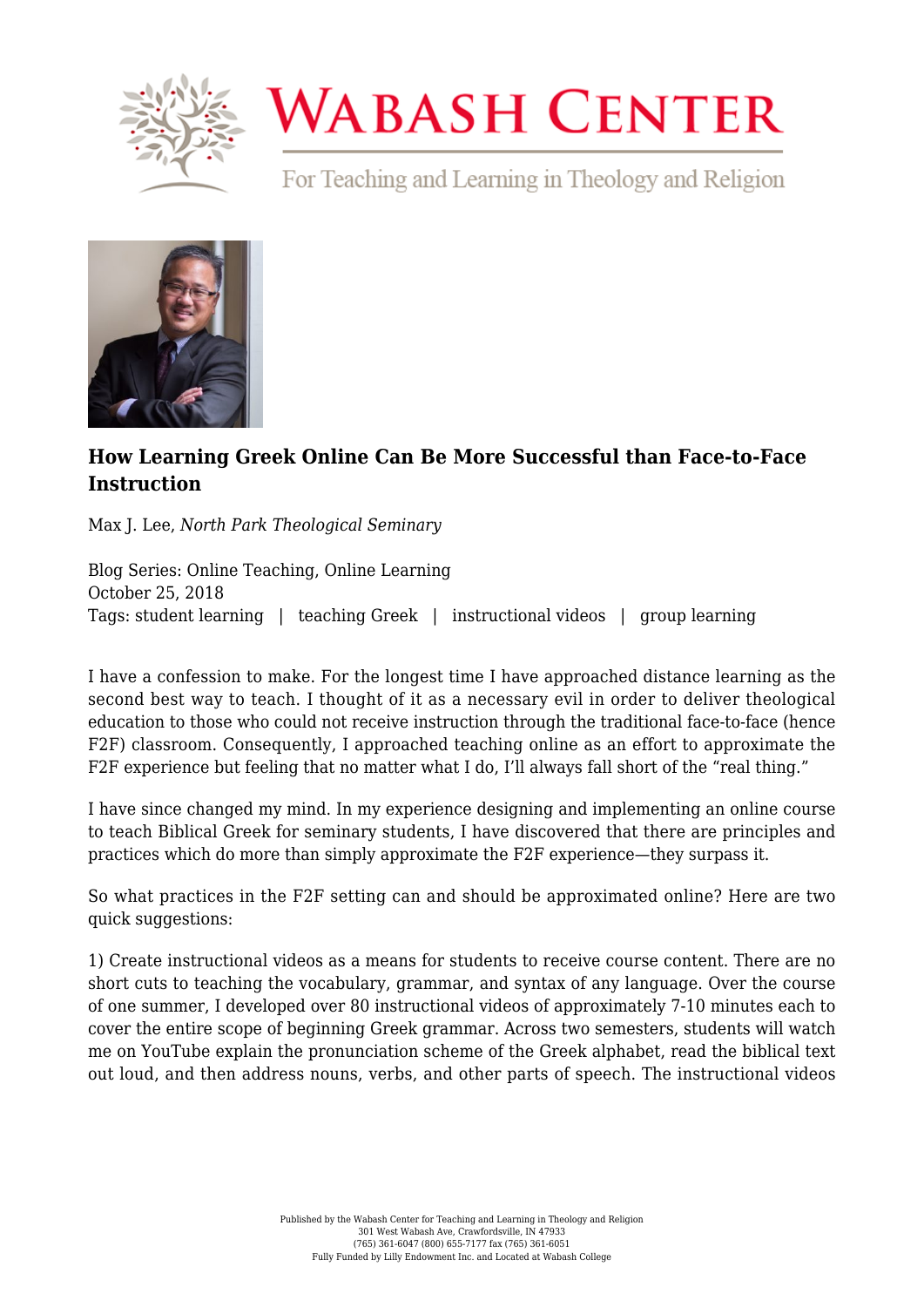are the backbone to the content of the course.

2) Have students write out their homework assignments in a "messy" way. The textbook I use for the course is William Mounce's *The Basics of Biblical Greek*. I ask students to work through the homework exercises by hand since no electronic version of the Greek workbook is currently available by the publisher. Students do the work in a "messy" way: they scribble notes, circle words, draw arrows, cross out and self-correct their assignments. Then they scan their work and upload it as a PDF onto the course management system (hence CMS) for grading. The "messy" way of completing the homework adds a tactile, motor-memory component to learning that many find helpful. It is worth trying to approximate this online as much as possible.

When, or if, an electronic version of the workbook exercises becomes available from publishers, students can easily use an iPad or other tablet device plus stylus to approximate the "messy" by-hand learning experience.

Now here are two methods of online instruction that I think supersede the F2F experience:

1) Assign audio and video recording exercises to students to upload for instructor review. Currently I am teaching Greek online and on campus. To my surprise, I have found that, overall, my online students read biblical Greek out loud better than the on-campus students.

In the on-campus classroom, we practice pronouncing Greek during the first weeks of the course by reading 1 John 1 out loud. Students take turns reading a verse and we make the rounds until we corporately finish the whole text.

For the online course, students don't take turns reading just a few verses of 1 John 1. They have to read large sections of it on their own, record their reading, and upload it onto the CMS for me to grade. It takes time, but I listen to their recordings and write out my comments, or make my own recording, to send back to them so they can adjust their pronunciation. Every week, online students complete an A/V recording assignment but the on-campus class does not. As a result, the former read Greek better.

2) Form student-to-student cohorts. I cannot take credit for what follows. On their own, my online students formed a Facebook group where they exchange best study techniques, commiserate about the difficulties of the language, answer questions for one another, and share resources.

While on-campus students also form study groups, these are typically much smaller in size, meet less frequently, and do not involve the entire class. The Facebook group invites the entire class to participate and they do. The level of collaboration is much more intense.

I may even suggest to the on-campus students that they form online cohorts. Sometimes commuters don't have access to study groups. Forming a Facebook cohort would allow them to join.